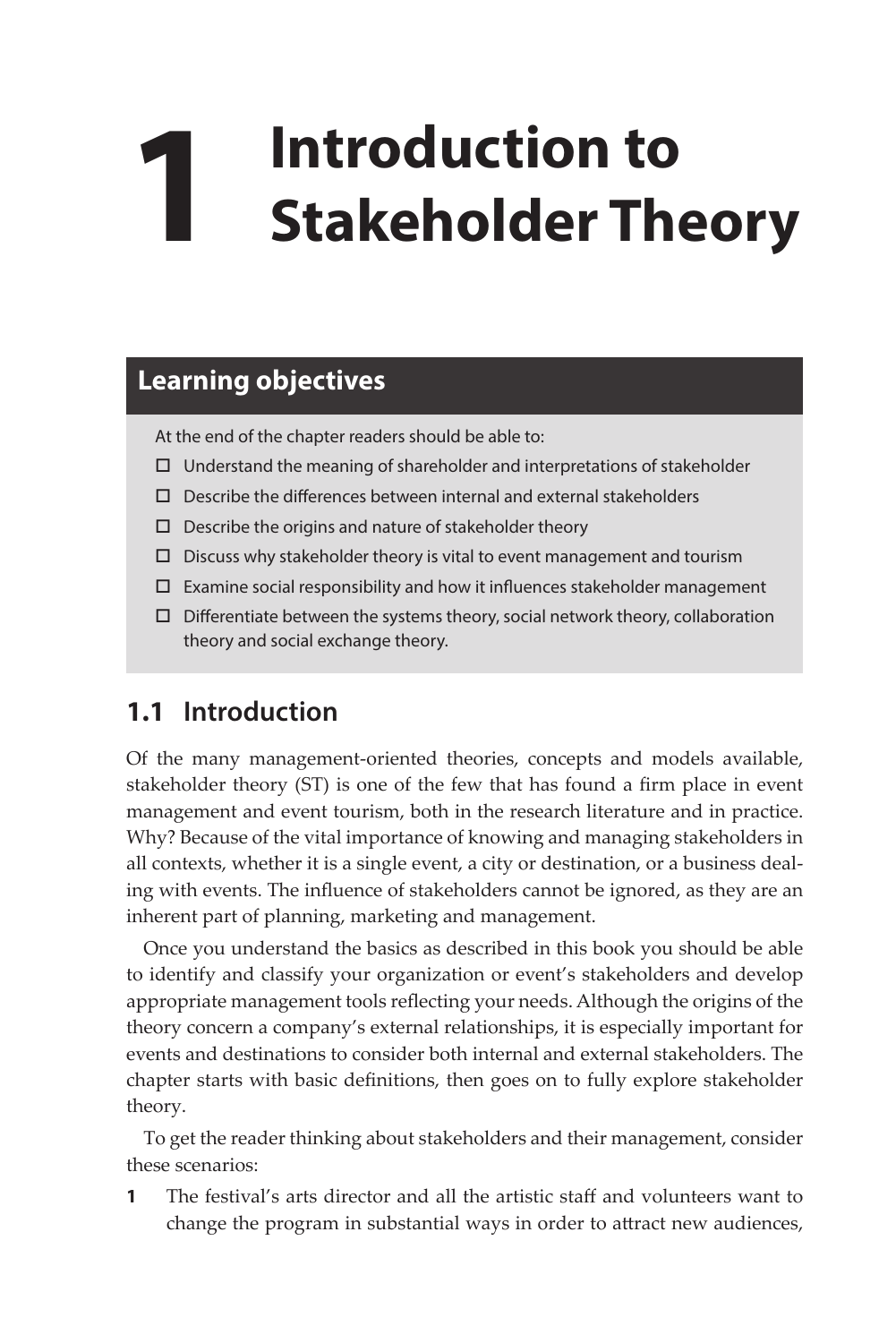but the chairperson of the board of directors (who was the founder of the festival and remains entrenched) is adamant that nothing will ever change. It is a classic case of an organizational culture conflict (I have seen this myself, and it can be messy!) and it raises issues that involve both internal stakeholders (staff, volunteers, directors) and external stakeholders – especially those bodies giving financial support to the festival who want it to become more financially sustainable. How is it to be resolved?

- **2** A member-based destination marketing organization (DMO) is developing and marketing an event portfolio to maximize tourism and other economic benefits for the city, but some of the events it wants to promote and grow are funded and coordinated within the city's arts and culture department. In fact, cities and destinations often have multiple portfolios of events pertaining to separate policy fields such as tourism, arts, culture, sport, health or leisure. How do all these stakeholders (some businesses, others local government, still others not-for-profits) agree on goals and strategy? Who is responsible for bringing them together and working towards consensus?
- **3** An international sport governing body owns the rights to host a popular event that is in high demand, and so it obtains many concessions and large bidding fees from cities or countries that want the event. The event owners have power, at least up to the point where the rights to host the event are granted, then the organizers have the obligation to get it done. Relationships between stakeholders often involve unbalanced power relationships, questions of legitimacy (i.e., who should be involved or consulted) and an inequitable distribution of benefits and costs.

These scenarios illustrate some of the important stakeholder-related challenges within event and tourism management. Scenario 1 involves mostly internal stakeholders in a power struggle, but most event organizations cannot isolate their decisions from the influence of, or impacts on external stakeholders. In scenario 2 diverse stakeholders must find a way to cooperate and work towards common goals – a challenge requiring diplomacy and leadership that most leaders face, and in a variety of situations. The third scenario introduces the inevitable challenges related to legitimacy, power and consequences when managing stakeholder relationships – challenges played out over and over in many different settings.

In this book we examine stakeholder theory as it relates to event and tourism management, with emphasis on demonstrating both challenges and applications. The ultimate aim of this book, and the entire series, is to position these applied fields more firmly within the management mainstream. This does not mean the *business* mainstream, as governmental and not-for-profit perspectives are just as important. Our approach takes into account the unique aspects of tourism and events management that requires adaptation of mainstream management theory and methods.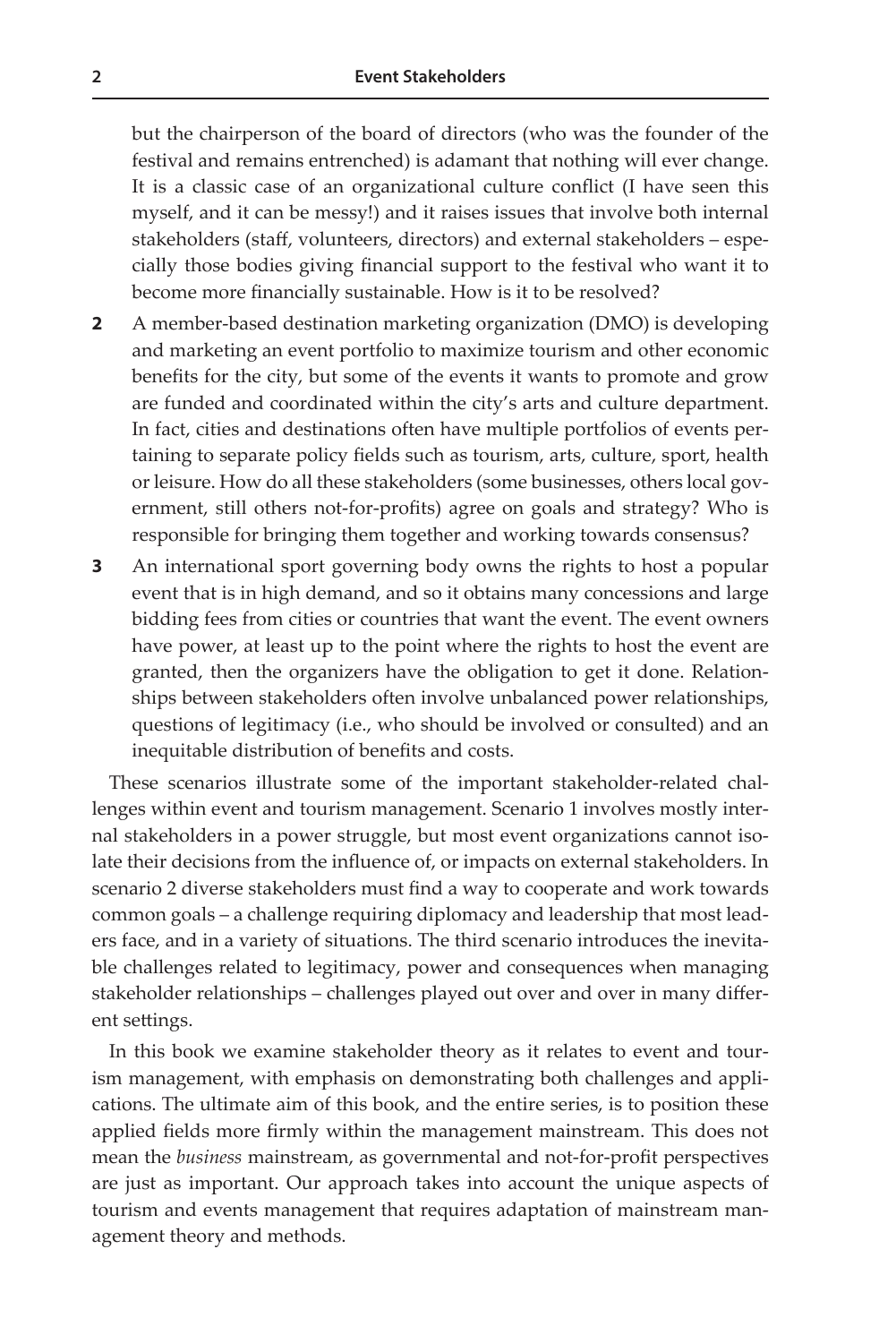### **1.2 Key terms defined**

The term 'stakeholder' is now in common use, but not always mentioned with regard to underlying theory. The purpose of theory is to provide general knowledge that can be applied in any situation, based on research and discourse. Of importance is the fact that people define stakeholders in different ways, and it keeps evolving. Once you understand the basics as described in this book you should feel free to identify and classify your organization or event's stakeholders and develop appropriate management tools reflecting your needs.

Note that there are two definitions of stakeholder from Freeman, reflecting the evolution of thinking about this subject. Although the origins of the theory concern a private company's external relationships, it is especially important for events and destinations to consider both internal and external stakeholders.

To hold a 'stake' in something is to make an investment, as reflected in the old term 'grubstakes' which was applied to the investment people made in an enterprise (like gold mining) in return for a share of any profits. Of course, the grubstake could also have been completely lost. Nowadays, one's stake in an event or in tourism could be emotional or political, with perceived legitimacy being a key determinant.

Freeman (2004) defined stakeholders as those groups who are vital to survival or success. He said stakeholder theory leads to managers articulating who are their key stakeholders, how they can create value working together, and how they can be brought together. The theory can help managers be more effective in negotiating with stakeholders. This view of stakeholder theory emphasizes practical considerations important to all business managers.

There are four general perspectives on stakeholder theory, discussed fully in Chapter 2: descriptive or empirical (exploring how organizations work in a stakeholder environment); instrumental (determination of how stakeholder relationships and their management actually affect the organization and achievement of its goals); managerial (theory development leading to recommended practices, attitudes, structures for stakeholder management); and normative.

The normative approach to stakeholder theory stresses ethics, including the principle of corporate social responsibility (CSR). It admonishes that companies should not be solely inward looking, and that they cannot simply focus on maximizing profit for owners and shareholders. This is in part rooted in philosophy, and in part based on strategy – the belief that organizations must be responsive and open.

Freeman (1984, p. 40) said this about social responsibility:

*"While there have been many criticisms of the research in corporate social responsibility, perhaps the most troubling issue is the very nature of 'corporate social responsibility' as if the concept were needed to augment the study of business*